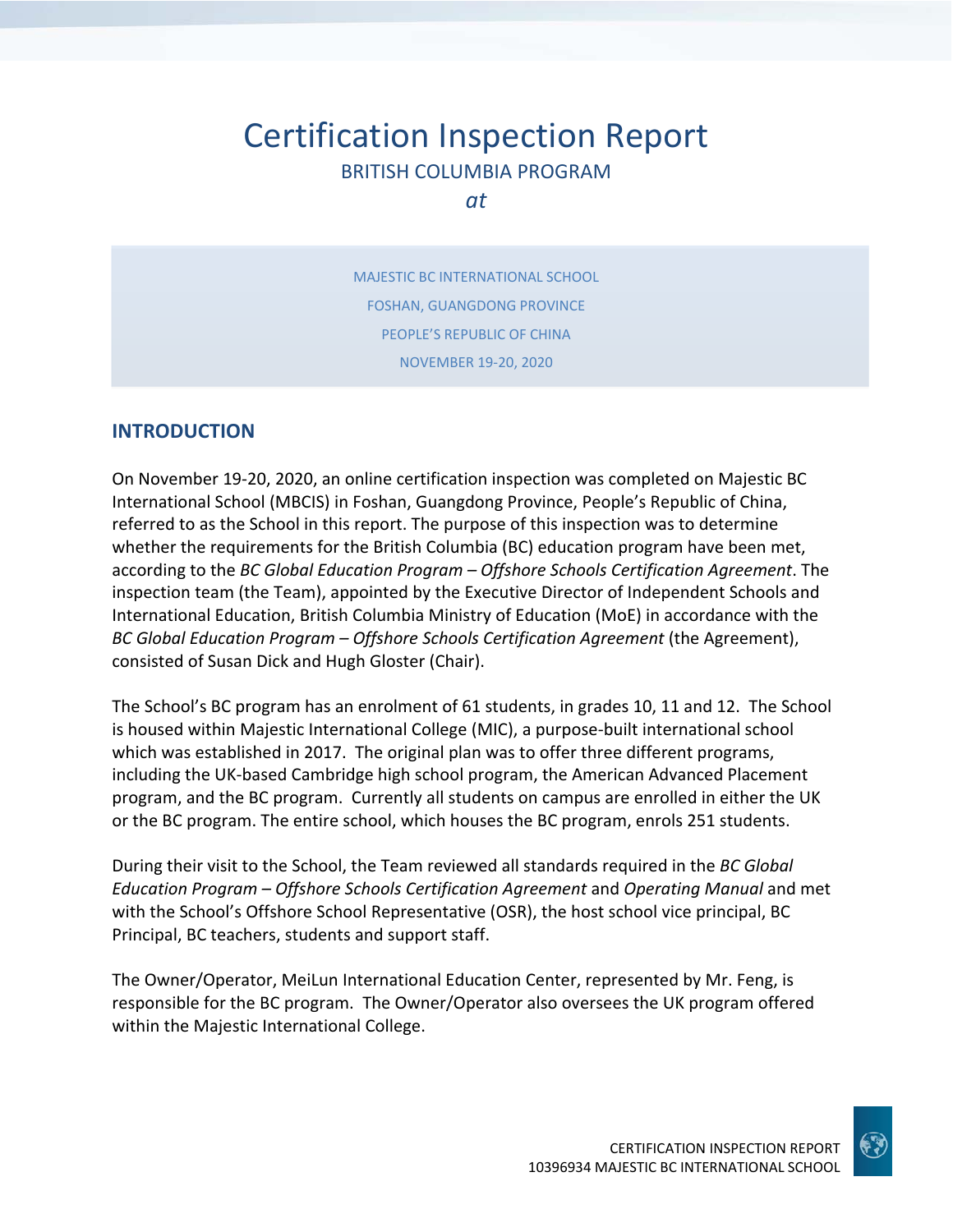MBCIS has cooperative partnerships with two local middle schools that have strong English language programs. Also, as a result of connections made by the OSR, the School has an established relationship with The High School at Vancouver Island University as well as with their admissions department.

The BC program's philosophy, objectives and special features remain consistent with previous years, and include a desire to prepare each student with the knowledge, skills and attitudes to be successful contributing global citizens. They also state that "*The school recognizes the need for a range of positive learning experiences for the optimal development of the whole student. Academic studies will be balanced with a focus on physical, social and cultural development. Experiential learning will be central to students' understanding of the world around them. The school will nurture the capacity for self‐regulation and happiness within a harmonious learning environment."*

MBCIS also subscribes to Majestic International College's values of *creativity, cooperation, challenge and cheerfulness.*

The Team would like to thank Majestic BC International School for its cooperation and preparedness for the inspection visit.

| The School has satisfactorily addressed requirements contained in the previous inspection<br>report.                                                                                                                                                                                                                                                                                                                                                                                 |                                     |                        |                   |
|--------------------------------------------------------------------------------------------------------------------------------------------------------------------------------------------------------------------------------------------------------------------------------------------------------------------------------------------------------------------------------------------------------------------------------------------------------------------------------------|-------------------------------------|------------------------|-------------------|
| $\boxtimes$ Requirement<br>Met                                                                                                                                                                                                                                                                                                                                                                                                                                                       | Requirement<br><b>Partially Met</b> | Requirement<br>Not Met | Not<br>Applicable |
| Comment:                                                                                                                                                                                                                                                                                                                                                                                                                                                                             |                                     |                        |                   |
| As a result of the 2019 inspection, the School was required to upgrade the internet and Wi-Fi<br>connectivity in order to better support the delivery of the BC program. It was reported that<br>MIC responded by installing a dedicated fibre optic line and teachers indicated it was serving<br>them well. It is also noteworthy that the School has taken action in response to the different<br>suggestions that have been made during each of the inspections since it opened. |                                     |                        |                   |
| Commendation:<br>The School is commended for its responsiveness to the suggestions and requirements that<br>have come from previous inspections.                                                                                                                                                                                                                                                                                                                                     |                                     |                        |                   |

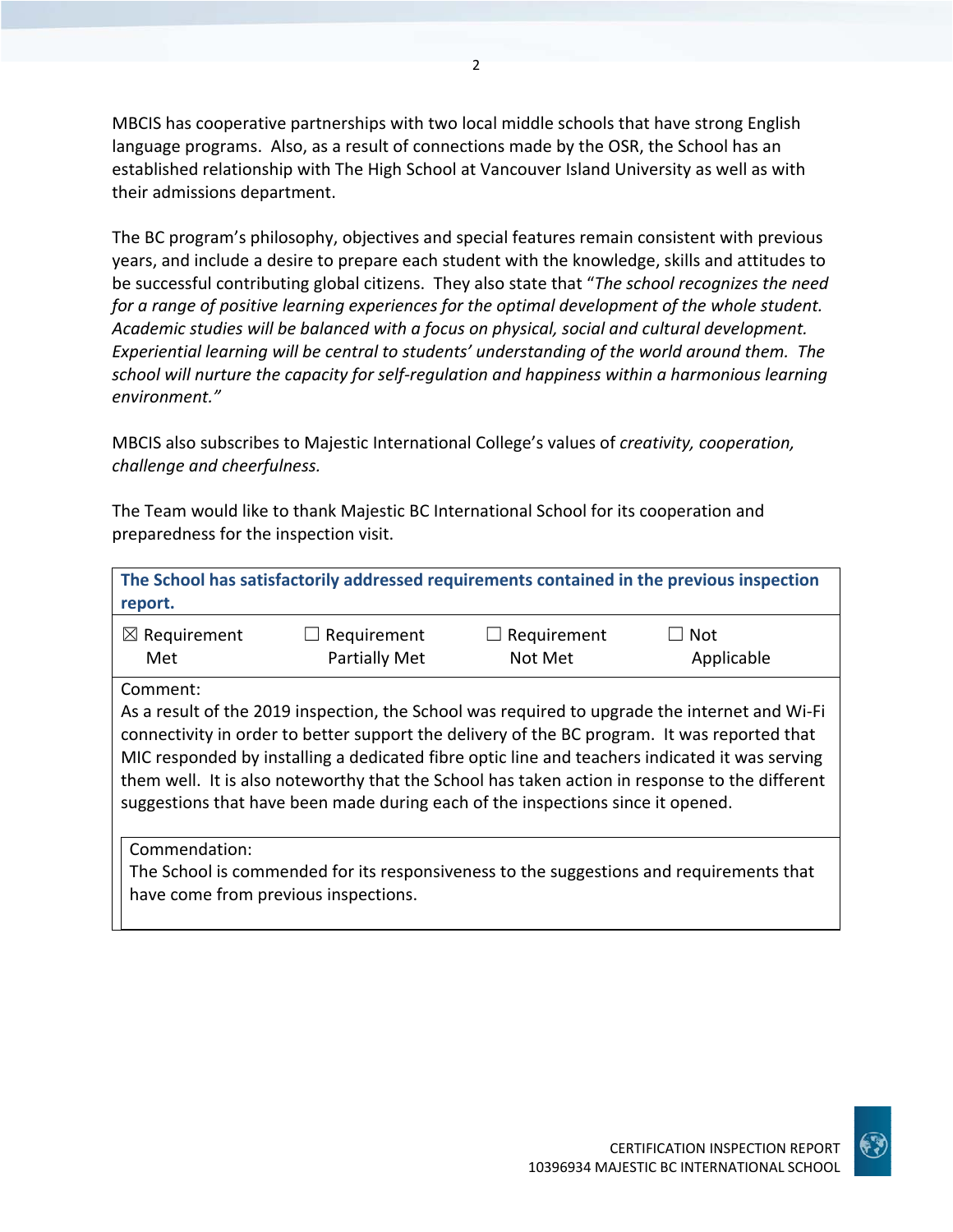## **BUSINESS PLAN 1.0**

| The Owner/Operator has submitted a business plan to the BC Ministry of Education,<br>confirming the sustainability of the program.                                                                                                                                                                                                                                                                                                                                     |                                                                    |                                                                                                                                                                                                |  |
|------------------------------------------------------------------------------------------------------------------------------------------------------------------------------------------------------------------------------------------------------------------------------------------------------------------------------------------------------------------------------------------------------------------------------------------------------------------------|--------------------------------------------------------------------|------------------------------------------------------------------------------------------------------------------------------------------------------------------------------------------------|--|
| $\boxtimes$ Requirement<br>Met                                                                                                                                                                                                                                                                                                                                                                                                                                         | Requirement<br><b>Partially Met</b>                                | Requirement<br>Not Met                                                                                                                                                                         |  |
| Comment:                                                                                                                                                                                                                                                                                                                                                                                                                                                               | including the potential for growth in student enrolment over time. | The School submitted a comprehensive business plan that reviewed a variety of information,                                                                                                     |  |
| Considering that the School had to deal with a number of challenges associated with the<br>global pandemic, it has done very well to maintain its enrolment at the same level as last<br>year. It was also noted that the determined efforts of the marketing and recruitment team<br>resulted in the largest grade 10 intake of students (30), in the School's history. This bodes<br>well for the future of the School and its long-term sustainability.             |                                                                    |                                                                                                                                                                                                |  |
| It was acknowledged that last year was also the first graduating class from the BC program at<br>MBCIS. Despite having to finish the year with the majority of classes being taught virtually,<br>the grade 12 students were very successful and gained entry into a variety of highly ranked<br>western universities. This will help the School to be able to market the BC program in the<br>future and to compete with the other program that is offered on campus. |                                                                    |                                                                                                                                                                                                |  |
| the recruitment of future students.                                                                                                                                                                                                                                                                                                                                                                                                                                    |                                                                    | The Team also noted during the inspection that the new Principal, along with the members of<br>the teaching staff, were building positive relationships with the Chinese staff who assist with |  |
| Commendation:<br>intake of grade 10 students.                                                                                                                                                                                                                                                                                                                                                                                                                          |                                                                    | The School is commended for the efforts to promote the BC program and to attract a large                                                                                                       |  |

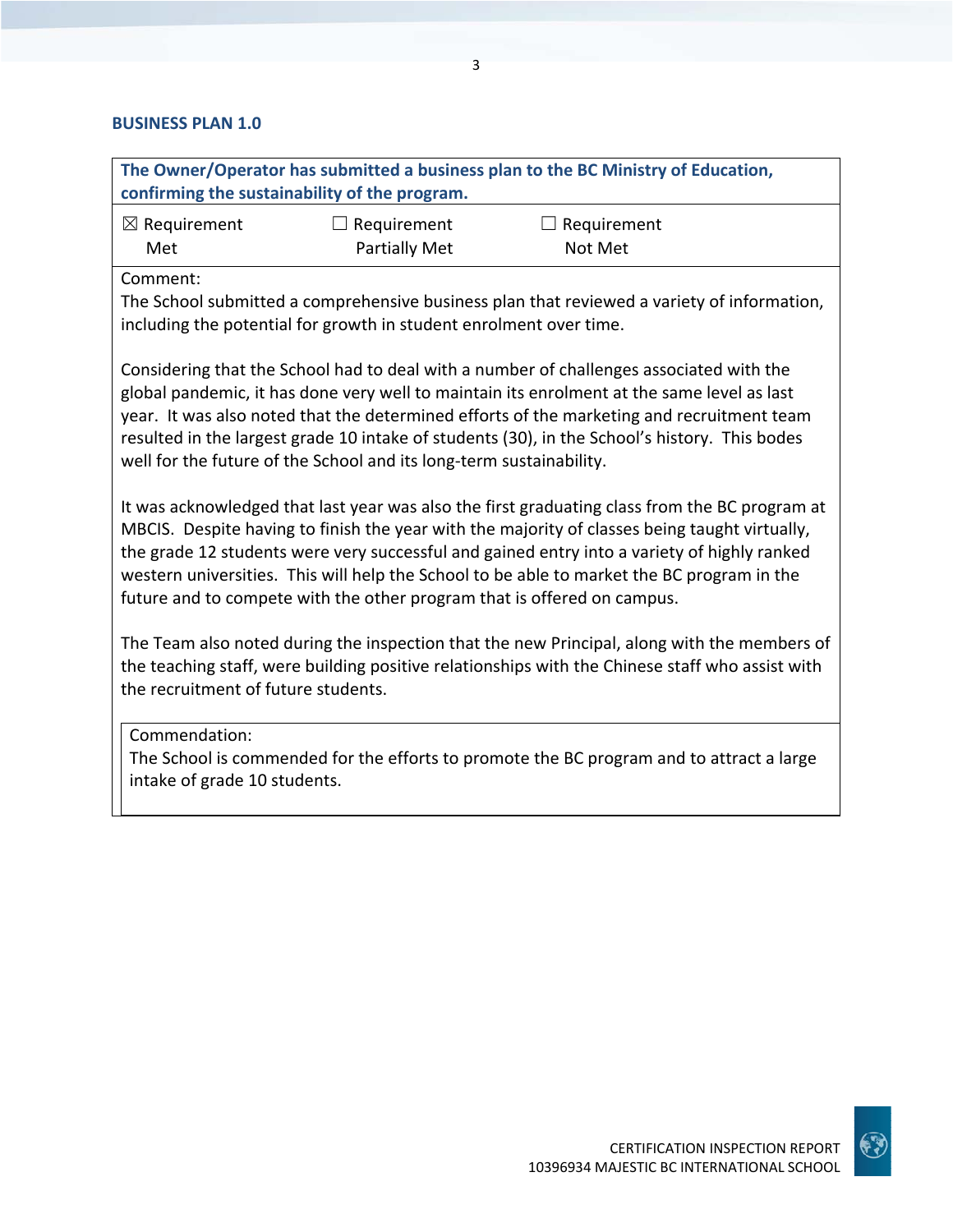#### **INSPECTION CATALOGUE 2.0**

**2.02 The Owner/Operator meets all requirements as set forth in the BC Global Education Program Offshore Schools Certification Agreement (the Agreement).**

| $\boxtimes$ Requirement | $\Box$ Requirement   | $\Box$ Requirement |
|-------------------------|----------------------|--------------------|
| Met                     | <b>Partially Met</b> | Not Met            |

Comment:

The Owner/Operator fulfills the roles and responsibilities described in Section 5 of the *British Columbia Global Education Program Operating Manual for Offshore Schools.*

Unfortunately, the Owner/Operator had a scheduling conflict and wasn't able to participate in this year's inspection. He was represented by the leadership team from Majestic International College during the inspection.

**2.03 The Owner/Operator has written approval from the appropriate government entity to operate the offshore school, as outlined in section 5.03 of the Agreement.**

| $\boxtimes$ Requirement | $\Box$ Requirement   | $\Box$ Requirement |
|-------------------------|----------------------|--------------------|
| Met                     | <b>Partially Met</b> | Not Met            |

Comment:

The Team reviewed a letter from the Guicheng Education Bureau, covering the period 2017‐ 2022, acknowledging consent and approval for Majestic International College to offer the BC secondary curriculum at the campus in Foshan.

**2.04‐2.05 The School meets local building, safety and cafeteria codes and regulations. The facilities are deemed to be suitable to support the BC program.**

| $\boxtimes$ Requirement | $\Box$ Requirement   | $\Box$ Requirement |
|-------------------------|----------------------|--------------------|
| Met                     | <b>Partially Met</b> | Not Met            |

Comment:

MBCIS is located within the facilities of Majestic International College (MIC), which opened in 2017. The College was purpose‐built to house international programs on its 8‐acre campus. During previous on-site inspections, the facilities were observed to be of a very high quality and to include multiple specialty spaces and recreational facilities. The facilities are more than adequate to offer a quality BC program and considerable additional space is available to accommodate future increases in enrolment.

The Team reviewed local building, safety, fire and cafeteria permits and confirms compliance with local construction, health, fire and safety regulations.

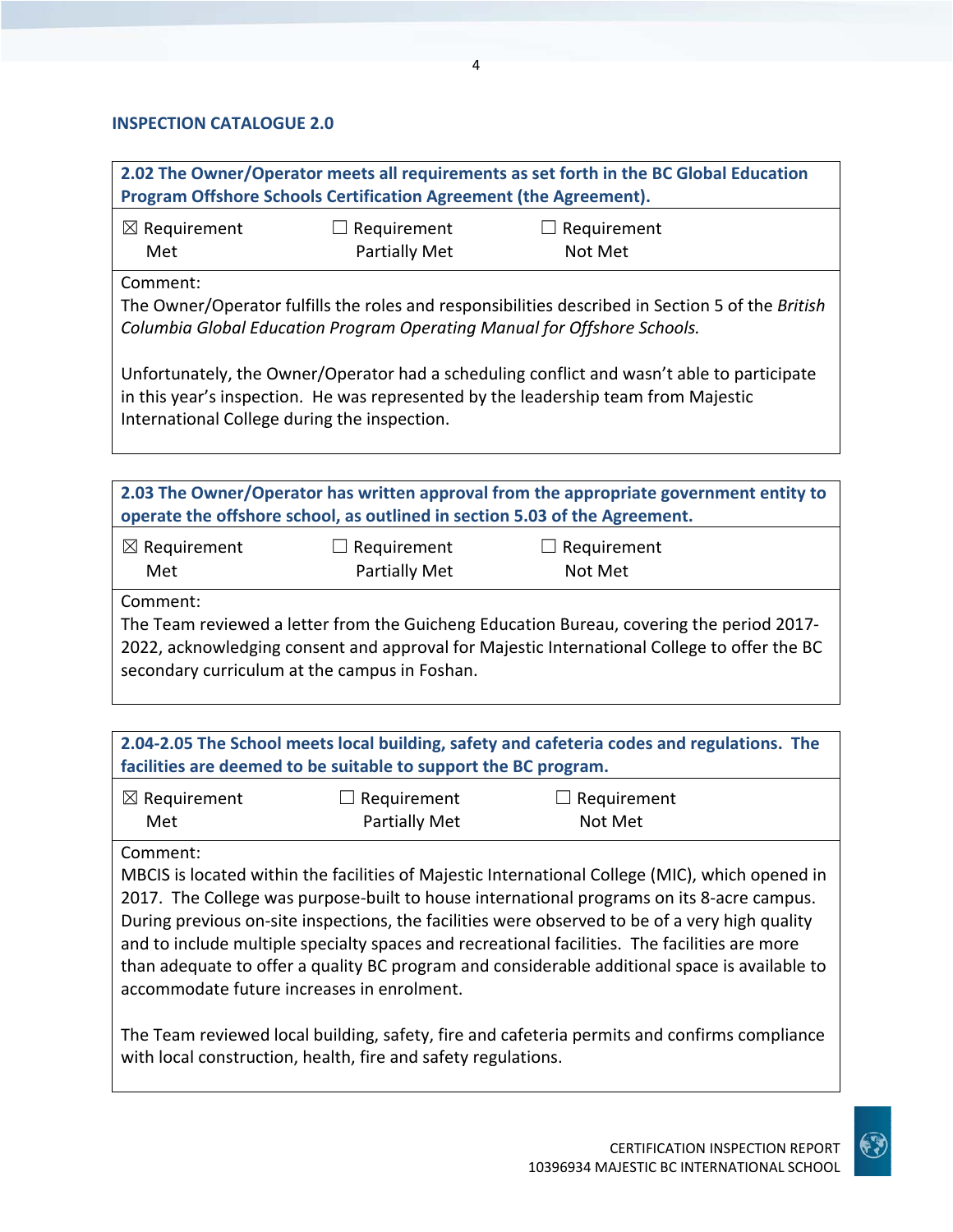The School has well developed emergency procedures in place, and appropriate practice drills are conducted to prepare for possible scenarios. Plans also exist for how the School will respond in the event of an unplanned temporary or permanent closure of the facilities.

In terms of the response to the COVID‐19 pandemic, the School is commended for ensuring the health and safety of all members of the school community. The majority of the BC teachers finished the last school year teaching online from their homes. Despite travel restrictions, by the time of the inspection, the school had a full complement of teachers in place providing direct instruction to their students.

Commendation:

The School is commended for the response to the COVID‐19 pandemic to ensure the safety of all staff and students.

**2.06 Offshore School Representative (OSR) ‐ The Owner/Operator must appoint an individual to act as offshore school representative. This individual must be confirmed by the province and must meet all of the requirements set out in section 14 of the Agreement.**

| $\boxtimes$ Requirement | $\Box$ Requirement   | $\Box$ Requirement |
|-------------------------|----------------------|--------------------|
| Met                     | <b>Partially Met</b> | Not Met            |

Comment:

The Owner/Operator has appointed an experienced educational leader from BC as the Offshore School Representative. The OSR has worked in both the K‐12 sector as a Superintendent of Schools and at the university level as the Dean of a faculty of education.

The OSR is knowledgeable about all aspects of the School's operations and has been very helpful in supporting the school to respond to suggestions made in previous inspection reports. He is also fully aware of his obligation to report critical information relating to changes in the operation of the School or ownership structure.

The global pandemic resulted in many extra challenges for the OSR this year as a number of important BC program staff vacancies had to be filled, including the principalship. The OSR was successful in identifying a strong group of candidates to backfill the vacant positions and he has been directly involved in helping the new teachers to become familiar with the BC curriculum.

Commendation:

The OSR is commended for the work done to identify a full complement of teachers to fill the positions that were vacated at the end of last year.

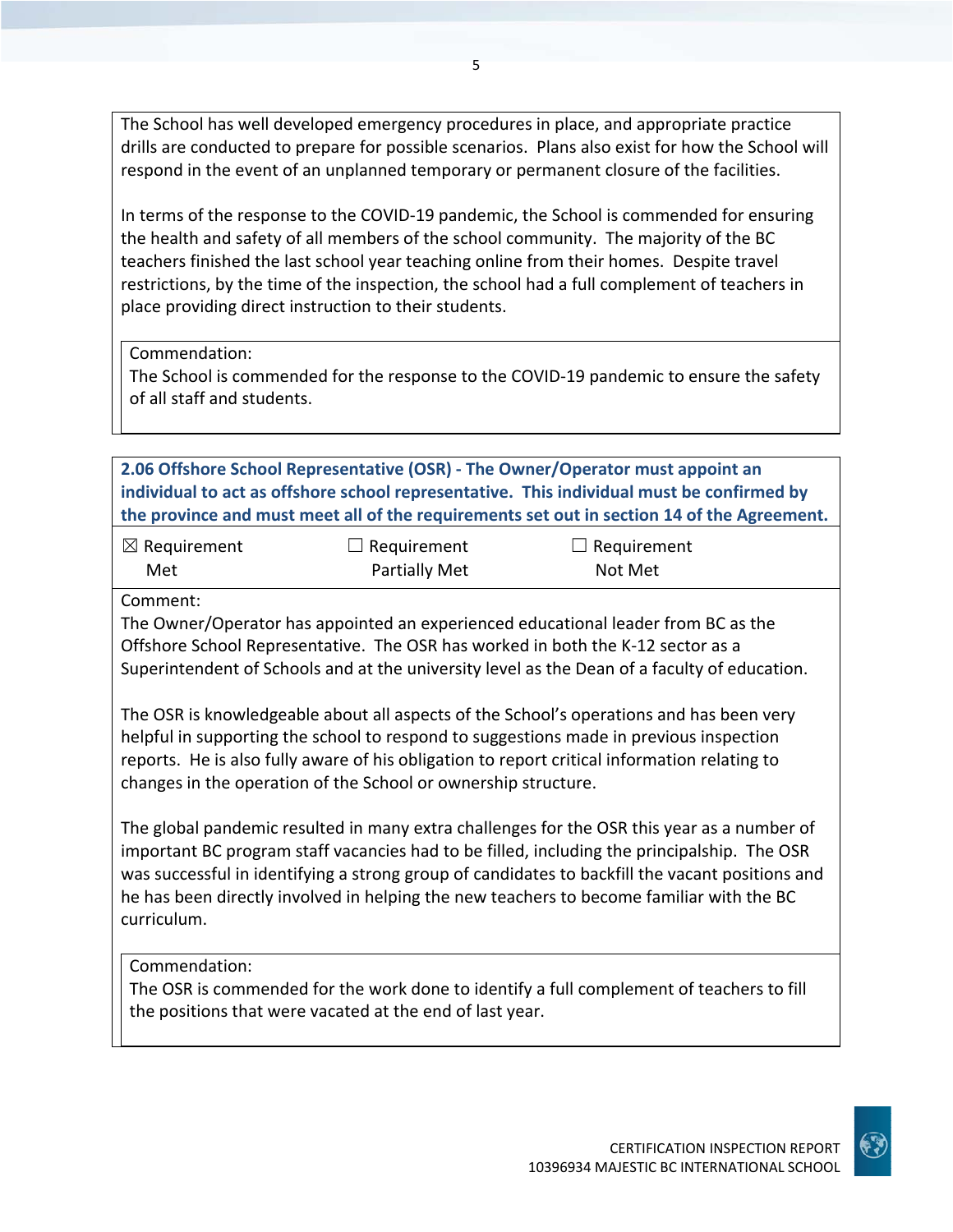**2.07 The Principal meets the requirements as outlined in section 2.07 of the inspection catalogue for offshore schools.** ☒ Requirement Met  $\Box$  Requirement Partially Met  $\Box$  Requirement Not Met

#### Comment:

The Principal has extensive experience in educational leadership, having worked in administration in three Canadian provinces and four cities in China. While this is the Principal's first experience in the BC program, he immersed himself in the curriculum and demonstrated a good understanding of its tenets during the inspection.

The Team also noted the positive relationships the Principal has established with the BC teachers and with the Chinese support staff associated with the program. The Principal has also built relationships with the MIC staff and members of the UK program who share the same campus.

Commendation:

The Principal is commended for the work he has been done to foster positive relationships with the Chinese staff and all members of the MIC community.

## **2.08 The School meets the administrative support requirements as outlined in section 2.08 of the inspection catalogue for offshore schools.**

| $\boxtimes$ Requirement | $\Box$ Requirement   | $\Box$ Requirement |
|-------------------------|----------------------|--------------------|
| Met                     | <b>Partially Met</b> | Not Met            |

Comment:

Along with a full‐time, non‐teaching Principal, the School has also appointed two returning teachers to the positions of Head Teacher and Curriculum Lead Teacher. MBCIS also has a full-time bilingual administrative assistant who works alongside the Principal to ensure all office functions are taken care of. To support the students outside of the regular hours of instruction, Chinese staff also provide supervision during homeroom times, evening study, and while the students are in the dormitories.

MIC has appointed a vice‐principal to act as the BC program liaison. The host school also has dedicated staff to cover responsibilities in areas such as human resources, finance, maintenance, admissions and housing.

The School is using the Windsor TESS administrative software platform and they have upgraded their internet connectivity through the installation of a dedicated fibre optic line since the last inspection.

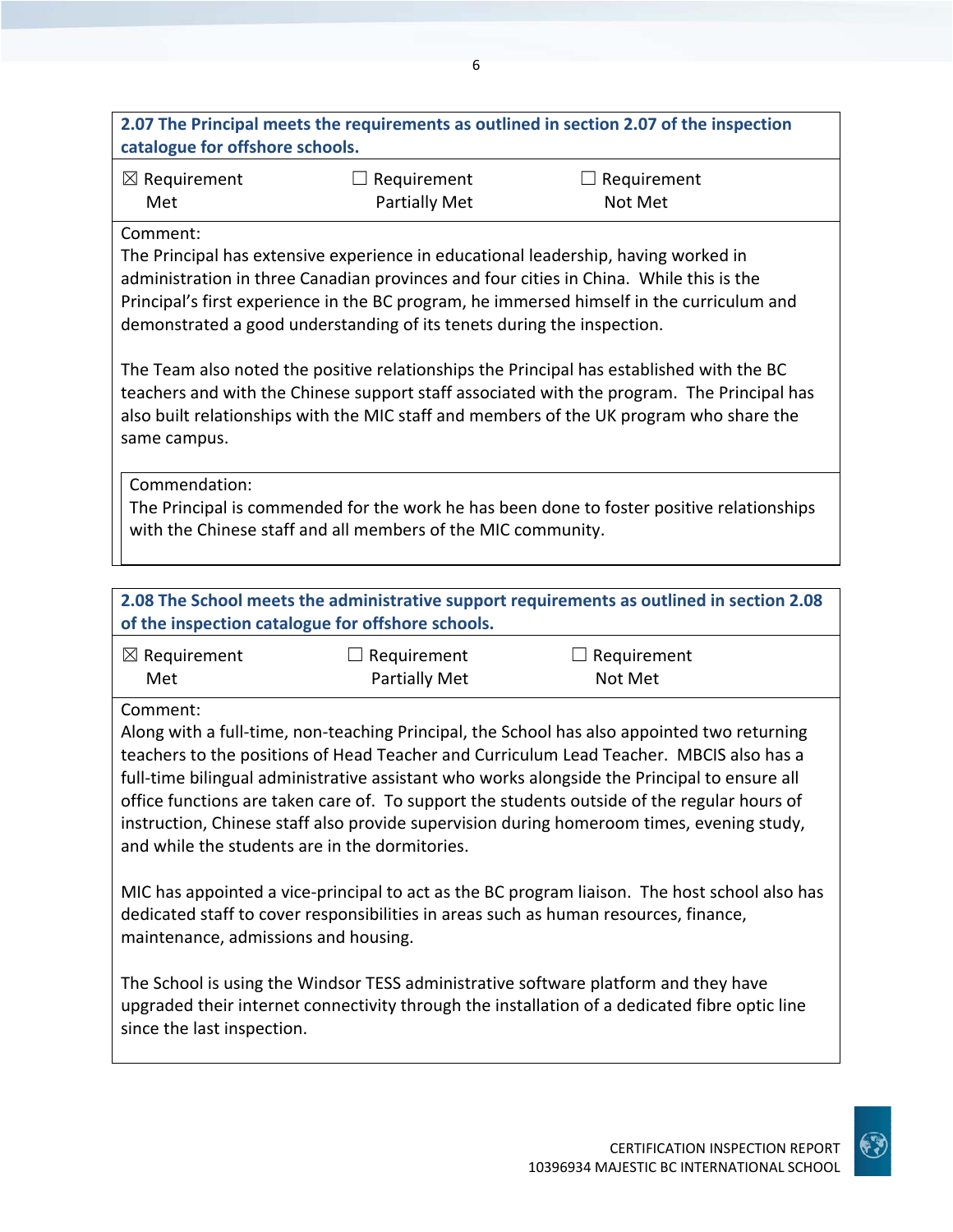**2.09 The School meets the Student Record requirements as outlined in section 2.09 of the Inspection Catalogue for offshore schools.** ☒ Requirement Met  $\Box$  Requirement Partially Met  $\Box$  Requirement Not Met Comment: The Team examined samples of student files from each of the three grades and verified that each file contained the required elements stated in section 2.09 of the inspection catalogue. The files were well organized and are updated on a regular basis. The student and parent consent forms have been updated based on the Ministry guidelines for the 2020/21 school year. Commendation: The School is commended for the excellent record keeping that is done to ensure all school files are complete and well organized. **2.10‐2.18 The School meets the teacher certification requirements as outlined in sections 2.10‐2.18 of the inspection catalogue for offshore schools.**  $\boxtimes$  Requirement Met  $\Box$  Requirement Partially Met  $\Box$  Requirement Not Met Comment: The Team reviewed the requirements and confirmed that two of the BC teachers have full certification in place. The other five teachers, including the Principal, have valid Letters of Exemption in place while their applications are under review by the Teacher Certification Branch. The OSR confirmed that he is following up on the status of these applications on a regular basis, as some of the Letters of Exemption will expire in February 2021. The OSR provides support to the BC program staff who are teaching on Letters of Exemption by providing professional development and remaining in regular communication with the Principal. During the inspection, the Team also examined the teacher files and found that they meet the requirements as identified in section 2.11 of the inspection catalogue. The Team confirmed that the Chinese support staff have current criminal record checks in place.

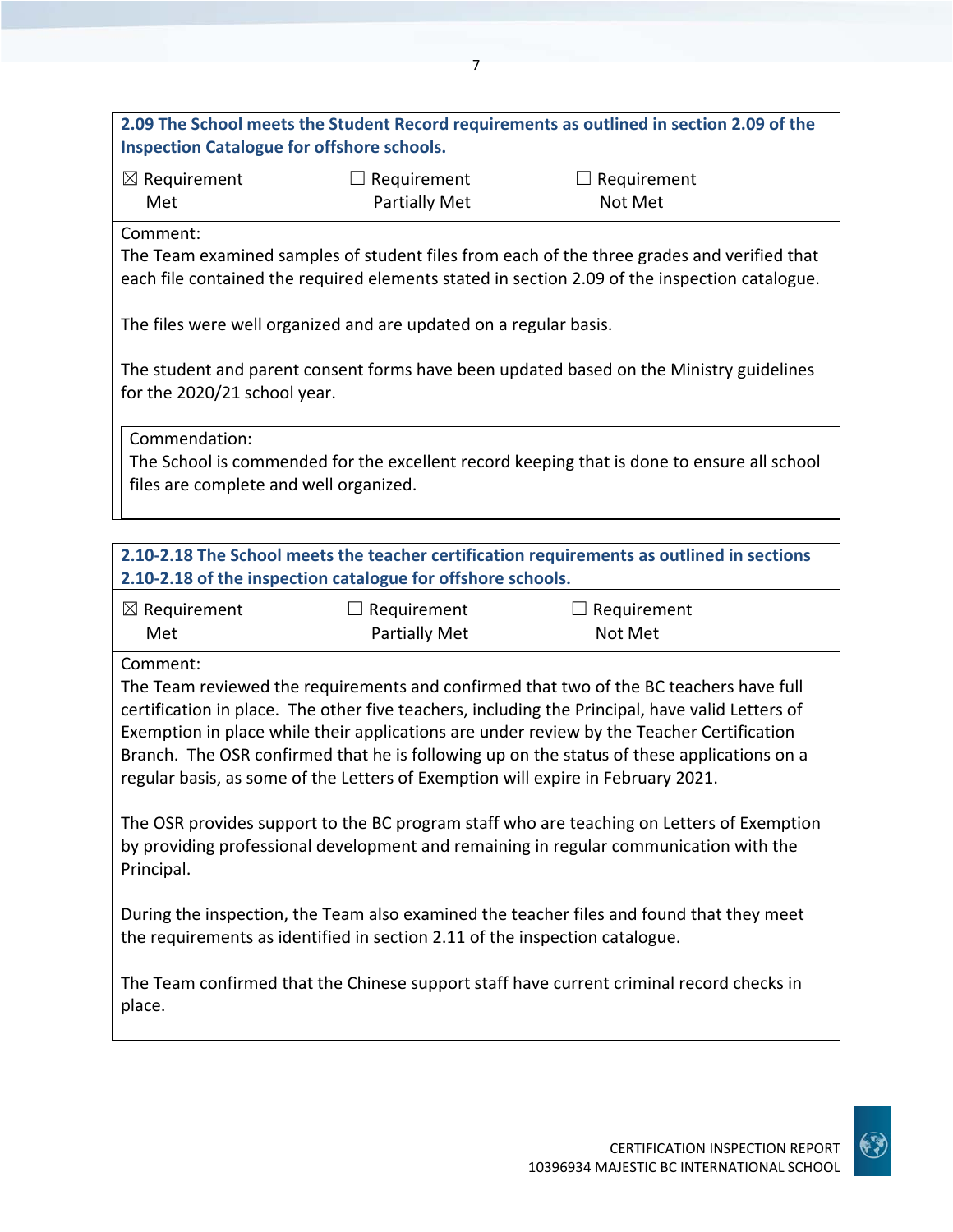## **2.19 The School meets the requirements for curriculum implementation outlined in section 2.19 of the inspection catalogue for offshore schools.**

| $\boxtimes$ Requirement | $\Box$ Requirement | $\Box$ Requirement |
|-------------------------|--------------------|--------------------|
| Met                     | Partially Met      | Not Met            |

#### Comment:

The School has worked well to implement the new BC curriculum for grades 10‐12. The Team reviewed course outline, course overviews, unit plans, and lesson plans. It also engaged in *Zoom* interviews with teachers, administrative staff, and students from both grades 11 and 12. The teacher planning reflects the foundational principles of the new curriculum.

Implementation is going very well considering the number of new teachers who have joined the School this year. This is noteworthy, considering that with the exception of one, all teachers received their teacher education from jurisdictions outside of British Columbia. In addition, teaching the BC curriculum is new to most of the teachers. With the support and guidance of the OSR, the School Principal and the Curriculum Lead Teacher, teachers have received in‐service and encouragement in planning their course documentation that addresses the components of the new curriculum. Each of the teachers expressed enthusiasm for engaging in a different curricular framework, despite their unfamiliarity with it.

## **2.20 The School meets the requirements for English language assessment and acquisition as outlined in section 2.20 of the inspection catalogue for offshore schools.**

| $\Box$ Requirement | $\Box$ Requirement   | $\boxtimes$ Requirement |
|--------------------|----------------------|-------------------------|
| Met                | <b>Partially Met</b> | Not Met                 |

Comment:

The School administers an English language exam to all prospective grade 10 students. Student files contain a number of examples of different entrance language exams, including one for grade 9, one for grade 11, and two different grade 10 exams. The exam samples show that the components of listening, vocabulary, grammar, reading and writing are included. It is not clear if an oral English language assessment is also a regular element. The Team would suggest that the School take action to revise and determine its English language assessment and ensure that it is administered by the Principal or a BC‐certified teacher under the supervision of the Principal. The assessment and approval for entry into the BC program should be signed‐off by the Principal and include the complete date (day, month and year) on which it was administered.

Teachers work hard to support their students in acquiring and improving their English language skills. Along with participation in regular English courses, teachers incorporate learning strategies, activities, and assessments into their lessons which address cross‐

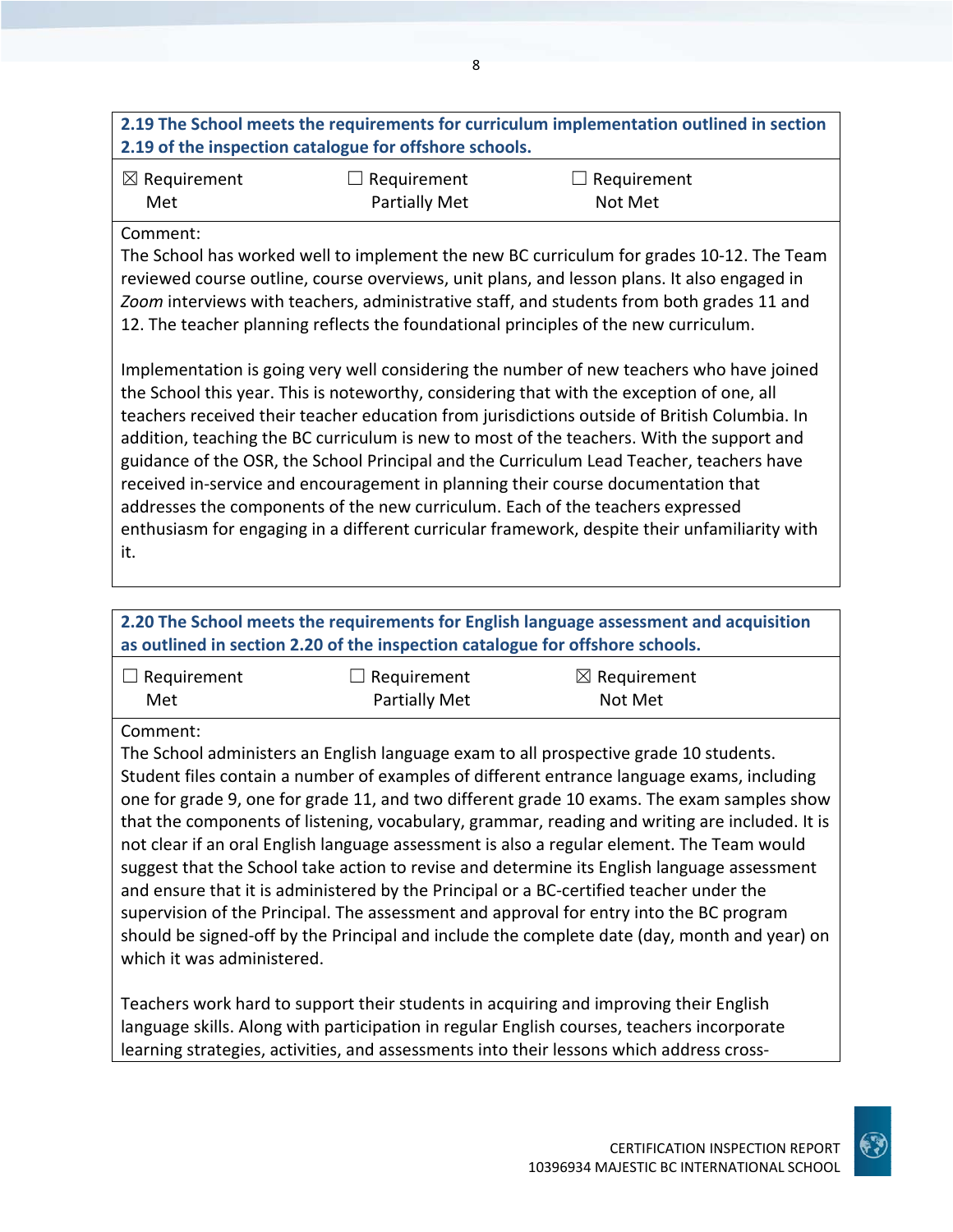curricular communications skills in various forms. Curriculum‐specific vocabulary is also introduced and reinforced, and students are expected to use English as much as possible.

The School does not presently offer a specific ELL program to support the students. In the past, students were able to receive English language support through a Literacy Room. There, a staff member would work with the students to support their English language acquisition. Many teachers commented that one of their biggest challenges was the overall lack of English skills of the grade 10 students, and that they would appreciate additional support for those students.

To align with the requirements identified in the Operating Manual for Offshore Schools and the Agreement, the School is required to take action to develop a learning support program to assist students in continuing to develop their English language skills.

Requirement:

The School is required to take action to develop a learning support program to assist students in continuing to develop their English language skills.

| for offshore schools.                                                                                               |                                     | 2.21(a-e) The School meets the course credit requirements (equivalency, challenge,<br>exemptions and BAA courses) as outlined in section 2.21 (a-e) of the inspection catalogue                                                                                                                                                                            |  |
|---------------------------------------------------------------------------------------------------------------------|-------------------------------------|------------------------------------------------------------------------------------------------------------------------------------------------------------------------------------------------------------------------------------------------------------------------------------------------------------------------------------------------------------|--|
| $\boxtimes$ Requirement<br>Met                                                                                      | Requirement<br><b>Partially Met</b> | Requirement<br>Not Met                                                                                                                                                                                                                                                                                                                                     |  |
| Comment:<br>The School is not currently offering any BAA courses or exempted courses taught by Chinese<br>teachers. |                                     |                                                                                                                                                                                                                                                                                                                                                            |  |
| the educational program guides for each course.                                                                     |                                     | 2.21(f-g) The School meets the course overview/course planning requirements as outlined<br>in Schedule B Part I, 2. (e) of the Agreement; namely, that all BC program courses offered in<br>the School meet or exceed the ministry learning outcomes/learning standards identified in                                                                      |  |
| $\boxtimes$ Requirement<br>Met                                                                                      | Requirement<br><b>Partially Met</b> | Requirement<br>Not Met                                                                                                                                                                                                                                                                                                                                     |  |
| Comment:                                                                                                            |                                     | The Team reviewed curricular documentation providing evidence that grade 10-12 course<br>documents meet the learning standards and requirements laid out on the MoE website.<br>These documents include the Big Ideas, curricular competencies, content, teaching<br>strategies, and formative and summative assessment strategies for each unit of study. |  |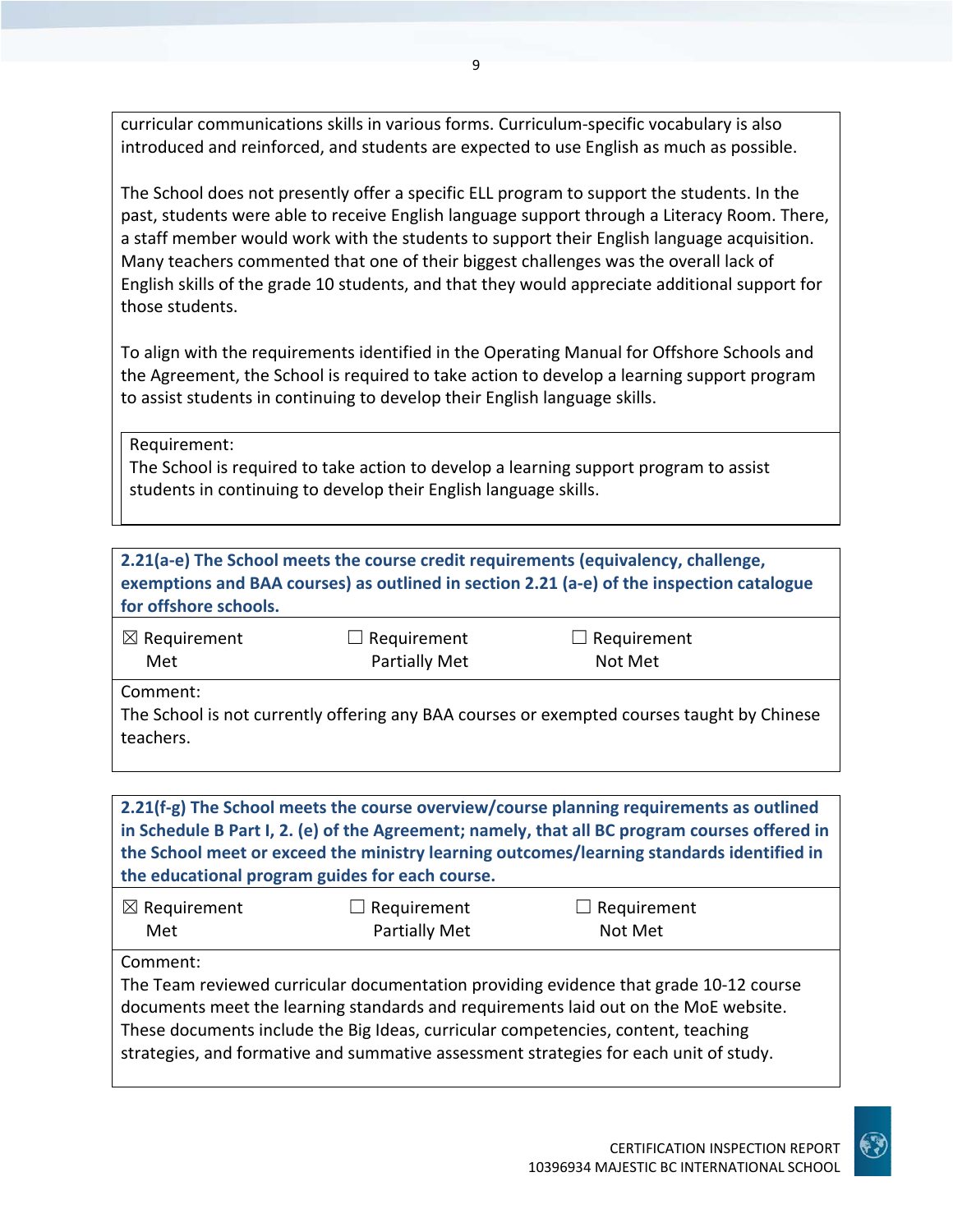The Team commends the effort of teachers, most of whom are unfamiliar with the new BC curriculum, for researching curriculum documents on the MoE website, and for the thoughtful planning for presentation of the learning program. Curricular documentation and interviews with the teachers indicate that they have aligned their pedagogy with the newly designed curriculum. Students participate in a variety of learning activities such as, critical thinking and self‐reflection, project‐based learning, teamwork, lab work, posters, various art forms, and presentations.

The Team appreciates the determination that the teachers have exhibited to explicitly include the core competencies in the written planning documents of course overviews, unit plans, and lesson plans. The Team encourages the teachers to further refine their day‐to‐day intentional use of the core competencies with the learners so that they are aware of them and are able to identify them and use them in their own learning.

First Peoples Principles of Learning are evident in course overviews and unit plans and there are some excellent examples of the First Peoples Principles of Learning being integrated into daily lessons by some teachers. There is still some confusion between First Peoples Principles of Learning as content as opposed to principles of learning.

The Team suggests that the teachers consider learning additional strategies to further incorporate First Peoples Principles of Learning in their planning and daily instructional practice.

Students use technology to support their learning, however, the Team encourages teachers to share with each other their best practices and examples of the ways in which they incorporate technology into their instructional activities.

#### Commendation:

The Team commends the effort of teachers, most of whom are unfamiliar with the new BC curriculum, for researching curriculum documents on the MoE website, and for the thoughtful planning for presentation of the learning program.

The Team appreciates the determination that the teachers have exhibited to explicitly include the core competencies in the written planning documents of course overviews, unit plans, and lesson plans.

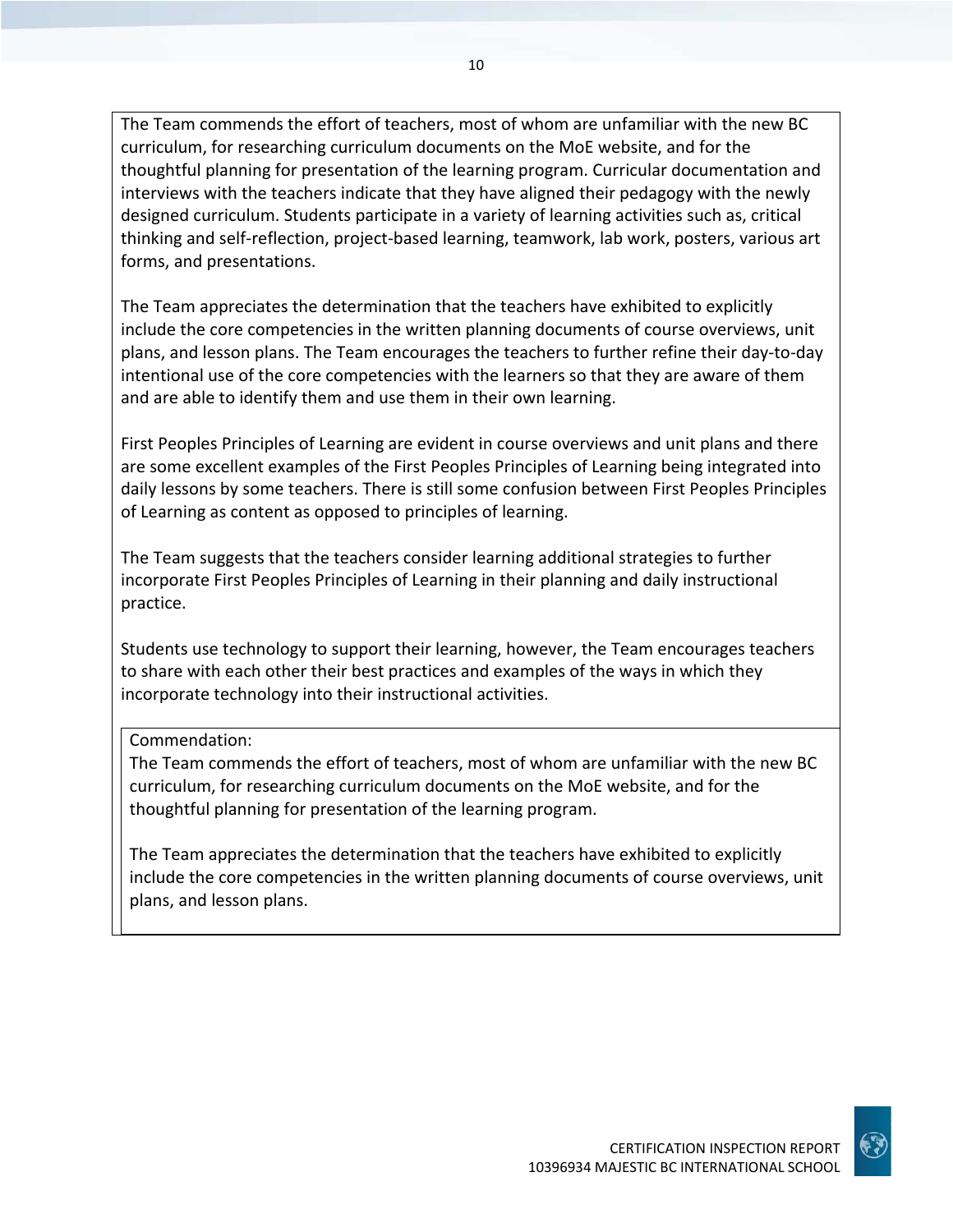**2.22 The School meets the instructional time allotment requirements as outlined in section 4.5 of the inspection catalogue for offshore schools, including the requirements set out in** sections 1.1 to 6, with the exception of s.  $4(5)(b)$ , 4 (6), 5 (8)(a) and (d) and s. 5.3 of **Ministerial Order 41/91, the Educational Standards Order, enacted under the Independent School Act.**

| $\boxtimes$ Requirement | $\Box$ Requirement   | $\Box$ Requirement |  |
|-------------------------|----------------------|--------------------|--|
| Met                     | <b>Partially Met</b> | Not Met            |  |
|                         |                      |                    |  |

Comment:

The School provides five hours and 50 minutes of instruction per day over 182 days per year with a total of 1055.6 hours of instruction per school year, which exceeds the MoE requirement of 850 hours.

**2.23 The School meets the assessment methods requirements as outlined in section 2.23 of the inspection catalogue for offshore schools.**

| $\boxtimes$ Requirement | $\Box$ Requirement   | $\Box$ Requirement |
|-------------------------|----------------------|--------------------|
| Met                     | <b>Partially Met</b> | Not Met            |

## Comment:

Curricular documentation and interviews with teachers indicate that assessment practices provide both formative and summative information. The Team determined assessment methods such as self‐reflection, quizzes, tests, presentations, lab reports, research assignments, projects, homework, cross‐curricular activities, and essays are some of the ways in which teachers measure student learning. Students receive regular feedback from their teachers and peers.

Assignments are designed to align with curricular competencies and content of the newly designed curriculum. At times, teachers review samples of student work using the rubrics of the BC Performance Standards where possible. The data from the School‐Wide Writes also allows teachers, students and parents to acknowledge areas of development and identify areas for improvement.

The Principal makes all the necessary preparations to ensure the invigilation of exams adhere to the invigilation procedures laid out by the MoE.

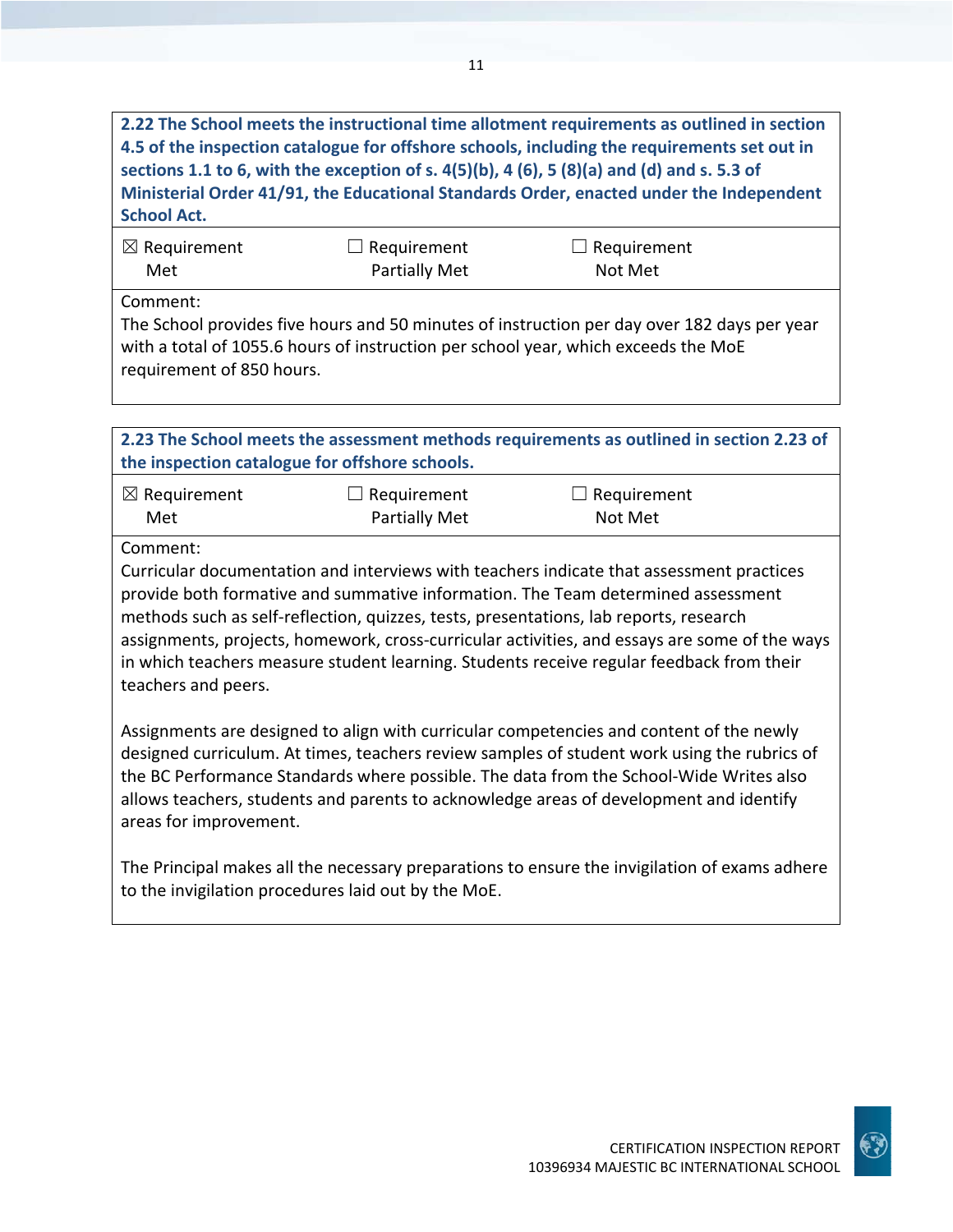## **2.24 The School meets the learning resources requirements as outlined in section 2.24 of the inspection catalogue for offshore schools.**

| $\boxtimes$ Requirement | $\Box$ Requirement   | $\Box$ Requirement |
|-------------------------|----------------------|--------------------|
| Met                     | <b>Partially Met</b> | Not Met            |

#### Comment:

The School is equipped with an extensive library that offers a large number of English print materials that have been selected by both the BC and UK teaching staff. Students are able to borrow books under teacher supervision.

In addition, all classrooms have textbooks and supporting resources available. Teachers expressed some concern with getting new resources in a timely fashion. This situation has no doubt been hampered by the COVID‐19 logistics problems. Nonetheless, the Team suggests that the School establish a protocol that allows teachers to order additional library, classroom, and print resources each year through the Principal.

In addition to print resources, the library has a computer lab with 20 computers and the School has its own IT Lab supplied with 30 computers. Each student also brings a personal computer or iPad to support their own learning through technology.

#### **2.25 The School meets the student progress report requirements as outlined in section 2.25 of the inspection catalogue for offshore schools.** ☒ Requirement Met  $\Box$  Requirement Partially Met  $\Box$  Requirement Not Met Comment: Parents are kept well informed about their child's progress at the School. Parents have access to *Schoology,* which allows them the ability to view their child's marks. At least a month before the formal report, In Progress (IP) reports are distributed to the parents of a child who is not progressing as well as expected. The IP Report will outline any areas of weakness that the student is encountering. It will also include strategies and work that the students may implement before the end of the semester to enable him or her to meet the learning standards of that particular course. The four formal reports are distributed near the end of November, January, April, and June. The reports are sent home by email, and the students also take home a printed copy to be signed by parents and returned to the School. The School schedules meetings with parents and students when learning difficulties arise.

In addition, students are offered opportunities to showcase their work to their parents during student‐led conferences.

The Team encourages the School to take action to ensure that future report cards include 'Days absent' and 'Times late' data.

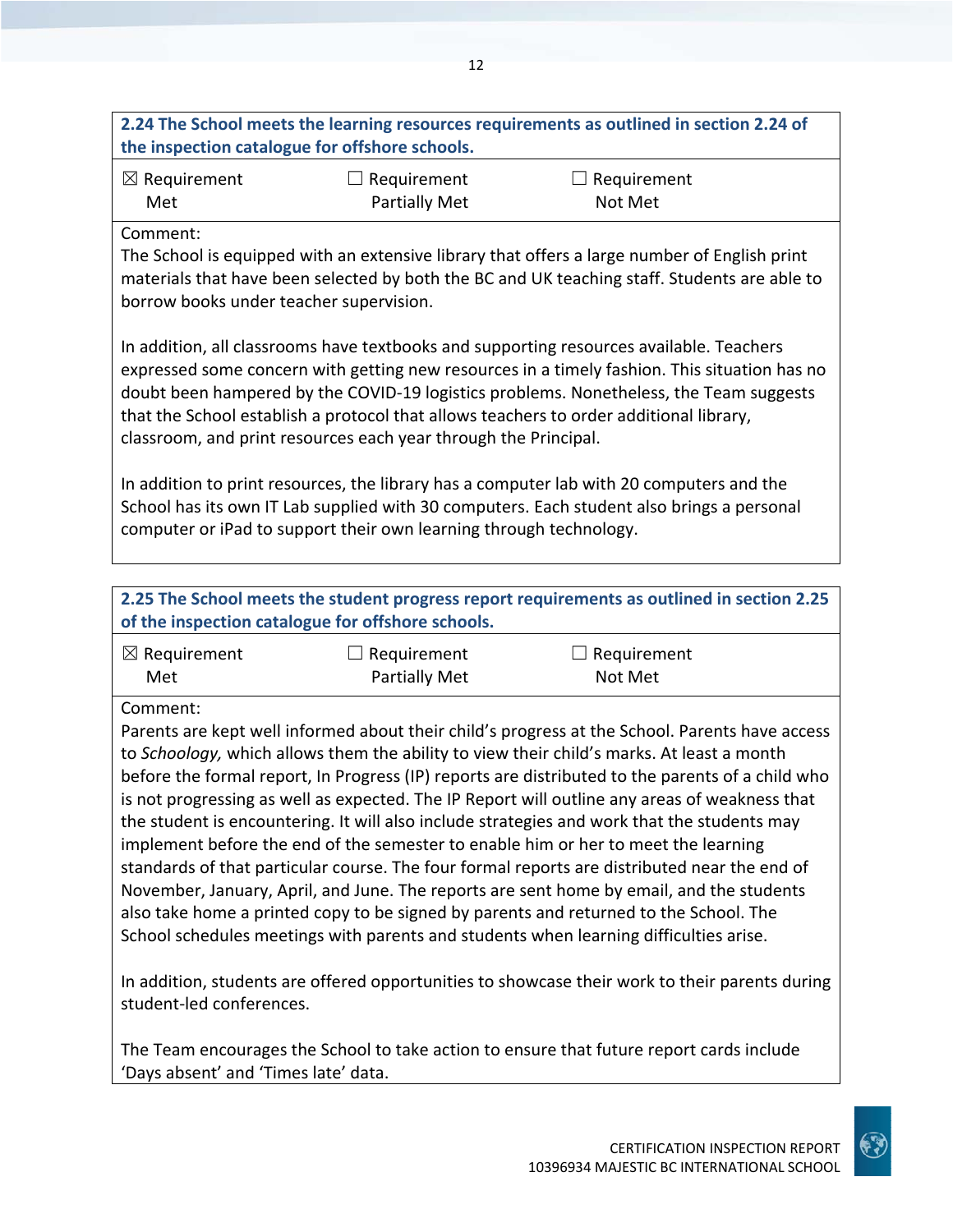The Team encourages the School to confirm that the full date (month, date, year) is noted on assessments included in the student files.

| 2.26 The School meets the parent/student handbook requirements as outlined in section<br>2.26 of the inspection catalogue for offshore schools.                                                                                                                                                                                                                                                                        |                                            |                        |                               |  |
|------------------------------------------------------------------------------------------------------------------------------------------------------------------------------------------------------------------------------------------------------------------------------------------------------------------------------------------------------------------------------------------------------------------------|--------------------------------------------|------------------------|-------------------------------|--|
| $\boxtimes$ Requirement<br>Met                                                                                                                                                                                                                                                                                                                                                                                         | $\Box$ Requirement<br><b>Partially Met</b> |                        | $\Box$ Requirement<br>Not Met |  |
| Comment:<br>The School has a parent/student handbook that is descriptive, informative and current for<br>the 2020/2021 school year. This document is produced in a bilingual format that provides<br>easy access for parents and students. It includes all of the required elements identified in the<br>Inspection Catalogue, including a section on the policy and procedures for appeals and<br>dispute resolution. |                                            |                        |                               |  |
| 2.27 The School meets the teacher handbook requirements as outlined in section 2.27 of<br>the inspection catalogue for offshore schools.                                                                                                                                                                                                                                                                               |                                            |                        |                               |  |
| $\boxtimes$ Requirement<br>Met                                                                                                                                                                                                                                                                                                                                                                                         | $\Box$ Requirement<br><b>Partially Met</b> |                        | $\Box$ Requirement<br>Not Met |  |
| Comment:<br>The School has a teacher handbook that was updated for the 2020/2021 school year and<br>contains the required elements as noted in section 2.27 of the inspection catalogue. This<br>includes valuable information pertaining to roles and responsibilities, school organization,<br>and policies and procedures.                                                                                          |                                            |                        |                               |  |
| It was noted that while the handbook includes detailed information regarding teacher<br>evaluation, the Principal and the majority of the teaching staff are new this year, so most had<br>not been through the evaluation cycle prior to the inspection.                                                                                                                                                              |                                            |                        |                               |  |
| 2.28 The School meets the distributed learning requirements as outlined in section 18 of<br>the Agreement and section 2.28 of the inspection catalogue for offshore schools.                                                                                                                                                                                                                                           |                                            |                        |                               |  |
| Requirement<br>Met                                                                                                                                                                                                                                                                                                                                                                                                     | Requirement<br><b>Partially Met</b>        | Requirement<br>Not Met | $\boxtimes$ Not<br>Applicable |  |
| Comment:<br>The School is not currently offering any courses through distributed learning.                                                                                                                                                                                                                                                                                                                             |                                            |                        |                               |  |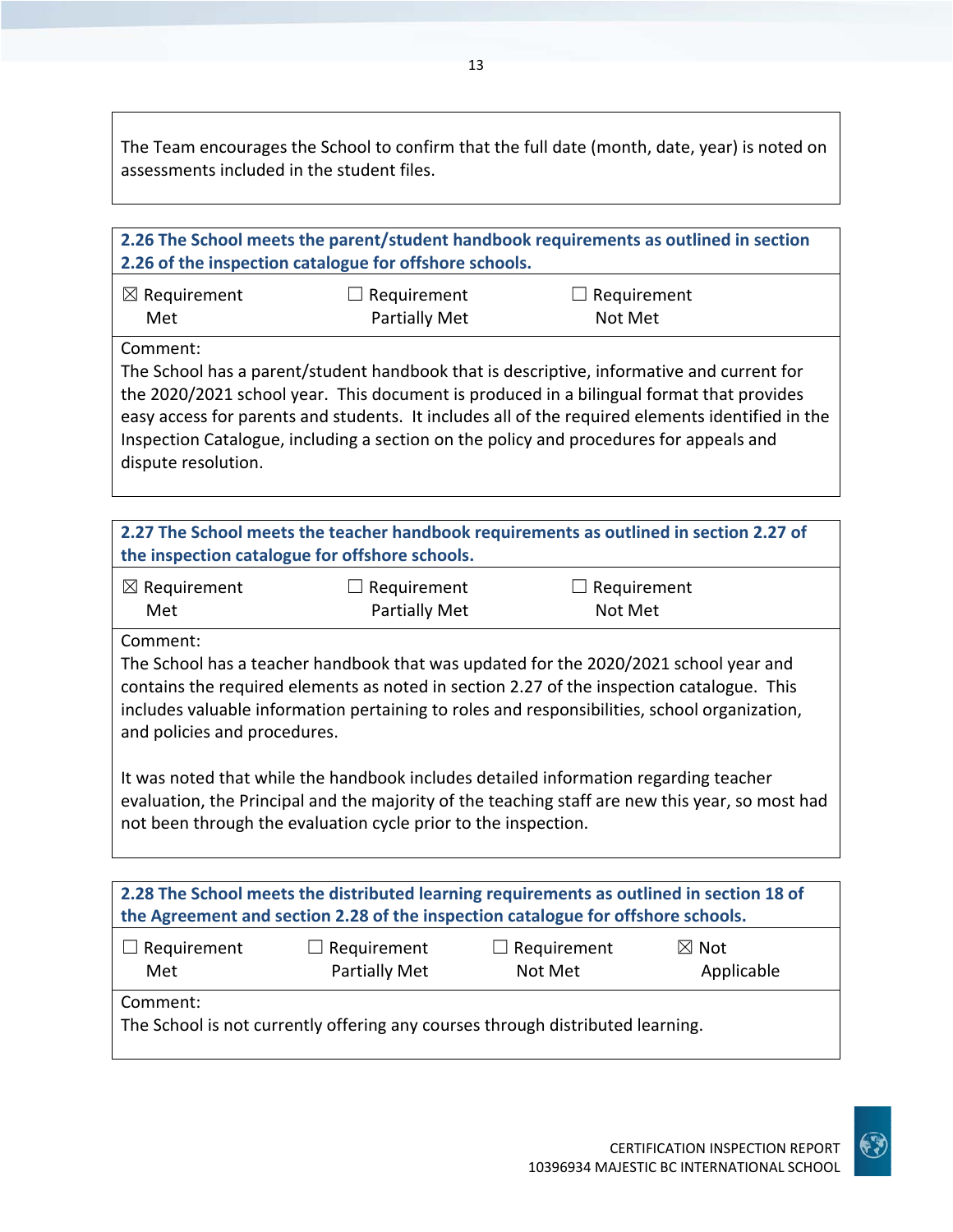## **CONCLUSION**

## **Commendations**

**The Inspection Team wishes to recognize the Owner/Operator, Principal, staff and Offshore School Representative of Majestic BC International School for:**

- its responsiveness to the suggestions and requirements that have come from previous inspections;
- the efforts to promote the BC program and to attract a large intake of grade 10 students;
- the response to the COVID-19 pandemic to ensure the safety of all staff and students;
- the work done to identify a full complement of teachers to fill the positions that were vacated at the end of last year;
- the work that has been done to foster positive relationships with the Chinese staff and all members of the MIC community;
- the excellent record keeping that is done to ensure all school files are complete and well organized;
- the effort of teachers, most of whom are unfamiliar with the newly designed BC curriculum, for researching curriculum documents on the MoE website, and for the thoughtful planning for presentation of the learning program; and
- the determination that the teachers have exhibited to explicitly include the core competencies in the written planning documents of course overviews, unit plans, and lesson plans.

### **Requirements**

**In order to meet the requirements of the** *BC Global Education Program – Offshore Schools Certification Agreement,* **the Team requires that by February 5, 2021, the Owner/Operator provide the Executive Director of Independent Schools and International Education, responsible for the BC Global Education Program ‐ Offshore Schools, with a plan and timeline for proposed implementation of the following items:**

 Developing a learning support program to assist students in continuing to develop their English language skills.

#### **NOTE FROM MINISTRY:**

**The requirement listed above has been addressed to the Ministry's satisfaction. This School remains in good standing for the 2020/21 school year.**